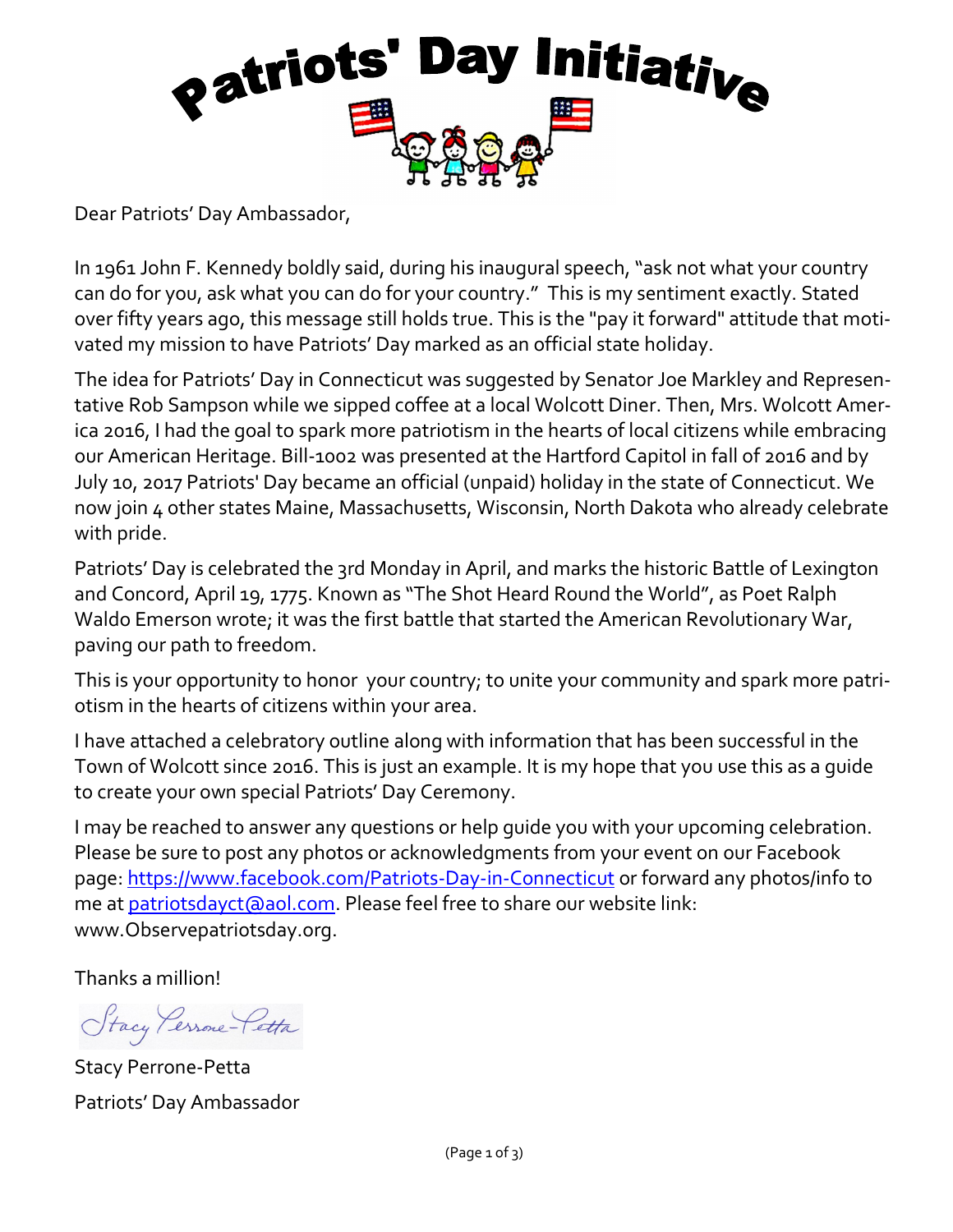## **Patriots' Day Mission:**

To Celebrate Patriots' Day across Connecticut, the 3<sup>rd</sup> Monday of every April, in a continuous effort to spark patriotism in the hearts of citizens; while honoring and educating about American History.

## **Basic Outline for Ceremony**

-National Anthem and/or Invocation

-Mayor/Local Representative(s) Speak

-Why we celebrate Patriots' Day

-Local Historian or Rep. from Local Historical Society Speaks

-Awards/citations given to local Veteran(s), Serviceman or

Servicewoman

-Photos & Refreshment

Note: It is best to ask for nomination letters in advance for the Patriots' Day Awards and assign a judging committee to select your winner(s). Please see the article below that was printed in our local newspaper and also sent to area VFW and American Legion Posts for help in nominating deserving recipients. Feel free to use this as a template to great your own article or letter to distribute.

## **Article Printed in Wolcott Community News for February & March Patriots' Day 2019**

Wolcott will officially celebrate Patriots' Day [on Monday, April 16th.](about:blank) A ceremony is planned at the Wolcott Town Hall [at 10am](about:blank) to honor local Veterans and celebrate our American Heritage. Patriots' Day marks the Battle of Lexington and Concord which started the American Revolution, paving our path to freedom. The ceremony is open to the public and participation is encouraged for all ages. Mrs. Wolcott America 2018, Stacy Perrone-Petta will host the event with Mayor Thomas Dunn and Representative Rob Sampson. The event will also include a special music presentation and awards ceremony.